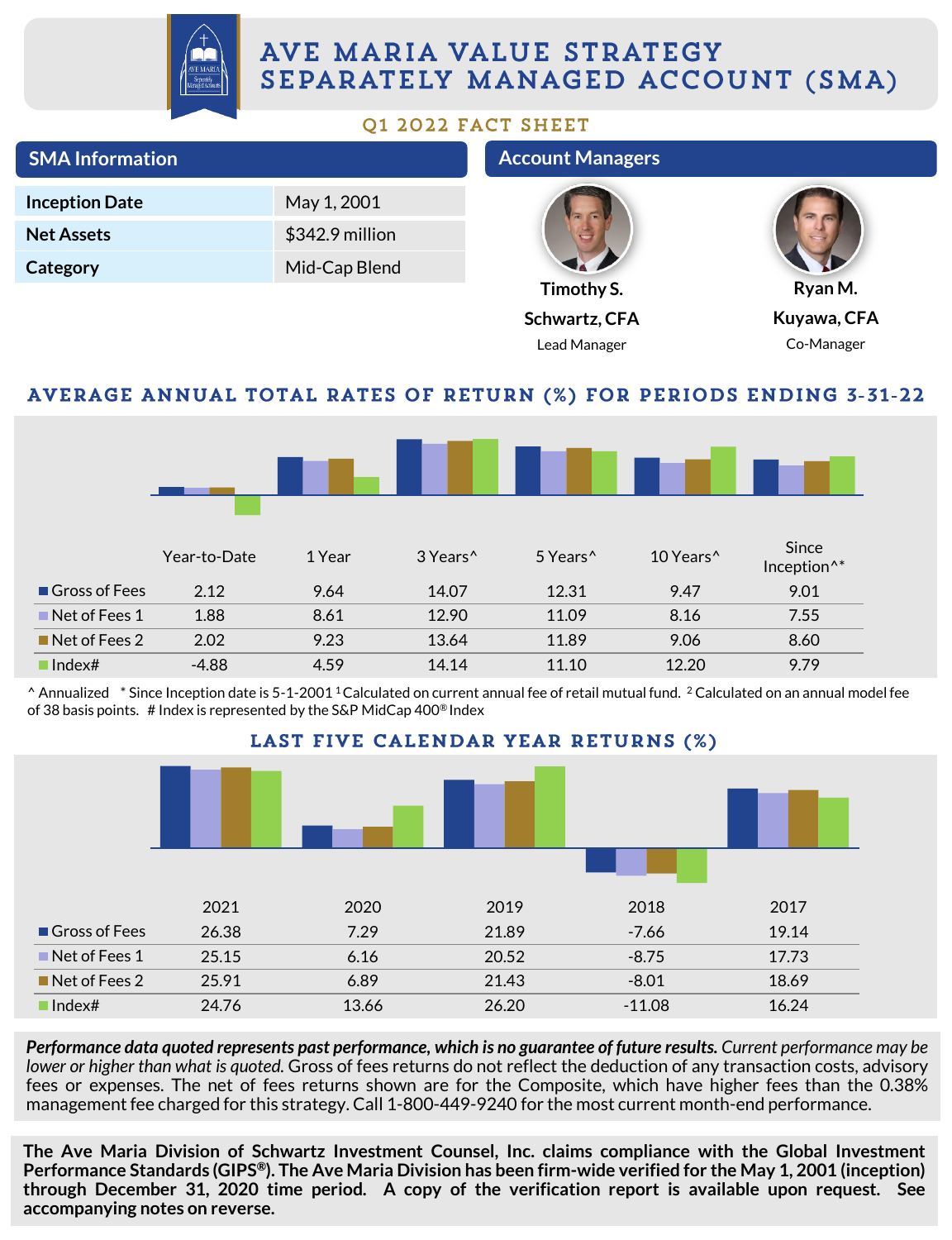# AVE MARIA VALUE STRATEGY SEPARATELY MANAGED ACCOUNT (SMA)

Q1 2022 FACT SHEET

*Ave Maria Value Strategy invests in common stocks of companies of various market capitalizations, including small- and midcap companies. The goal is long-term capital appreciation.*

|     | Top 10 Holdings*                             | 45.7% of Net Assets | <b>Moral Screens</b>                              |                              |  |  |
|-----|----------------------------------------------|---------------------|---------------------------------------------------|------------------------------|--|--|
|     |                                              |                     | Our moral screens eliminate companies engaged in: |                              |  |  |
|     | <sup>1.</sup> Texas Pacific Land Corporation | 10.0%               |                                                   |                              |  |  |
| 2.  | <b>Pioneer Natural Resources Co.</b>         | 6.5%                |                                                   |                              |  |  |
|     | 3. Chevron Corporation                       | 5.9%                |                                                   | <b>ABORTION</b>              |  |  |
|     | 4. Vontier Corporation                       | 3.7%                |                                                   |                              |  |  |
|     | <sup>5.</sup> Franco Nevada Corporation      | $3.7\%$             |                                                   | <b>PORNOGRAPHY</b>           |  |  |
|     | <sup>6.</sup> Haemonetics Corporation        | 3.5%                |                                                   | <b>EMBRYONIC</b>             |  |  |
|     | <sup>7.</sup> Schlumberger Limited           | 3.2%                |                                                   | <b>STEM CELL RESEARCH</b>    |  |  |
| 8.  | Alcon, Inc.                                  | 3.1%                |                                                   | POLICIES UNDERMINING THE     |  |  |
| 9.  | Intercontinental Exchange, Inc.              | 3.1%                |                                                   | <b>SACRAMENT OF MARRIAGE</b> |  |  |
| 10. | Valvoline, Inc.                              | 3.0%                |                                                   |                              |  |  |

| <b>Portfolio Statistics*</b> |  |  |
|------------------------------|--|--|

| <b>Number of Holdings</b>     | 38             |
|-------------------------------|----------------|
| <b>Average Market Cap</b>     | \$15.4 billion |
| <b>Price/Earnings Ratio</b>   | 18.5x          |
| <b>Annual Turnover (2021)</b> | 20%            |

#### **Investment Philosophy Sell Discipline**

The strategy practices morally responsible investing. This process is designed to avoid investments in companies believed to offer products or services or engage in practices that are contrary to core values and teachings of the Roman Catholic Church. The Catholic Advisory Board sets the criteria for screening out companies based on religious principles.

#### **Buy Discipline**

The Adviser favors companies with one or more of the following attributes:

- Favorable stock price in relation to cash flow, earnings, dividends, book value and asset value
- **Example 1** Strong historical and prospective growth potential
- **Catalysts including changes in operations, management,** capital allocation, strategies or product offerings, which have a favorable impact on shareholder value

Stocks are sold when:

- Price exceeds our estimate of intrinsic value
- Company fails to achieve expected financial results
- Economic factors or competitive developments adversely impair the company's value
- **Company becomes a violator of any moral screen** established by the Catholic Advisory Board

\* Supplemental portfolio information. Holdings subject to change at any time.

The investment performance assumes reinvestment of dividends and capital gains distributions. The S&P 400® Midcap Index is an unmanaged index<br>created by Standard & Poor's made up of 400 midcap companies. The index is the m fees and it is not possible to invest directly in an index.

Past performance is not a guarantee of future results. Performance can be affected by market and investment style risk. The account's investments in small- and mid-capitalization companies could experience greater volatility than investments in large-capitalization companies.

The Ave Maria Division was established in April 2001 and is a division of Schwartz Investment Counsel, Inc., which was established in 1980. The Ave<br>Maria Division became GIPS compliant in February 2009. The Ave Maria Divis defined by the Ave Maria Division's Catholic Advisory Board. For GIPS purposes, the Ave Maria Division has been defined as the "Firm" and is held **out to clients and potential clients as a distinct business entity.**

**Prospective investors should consider the account's investment objectives and risks carefully before investing.**

104-01-071522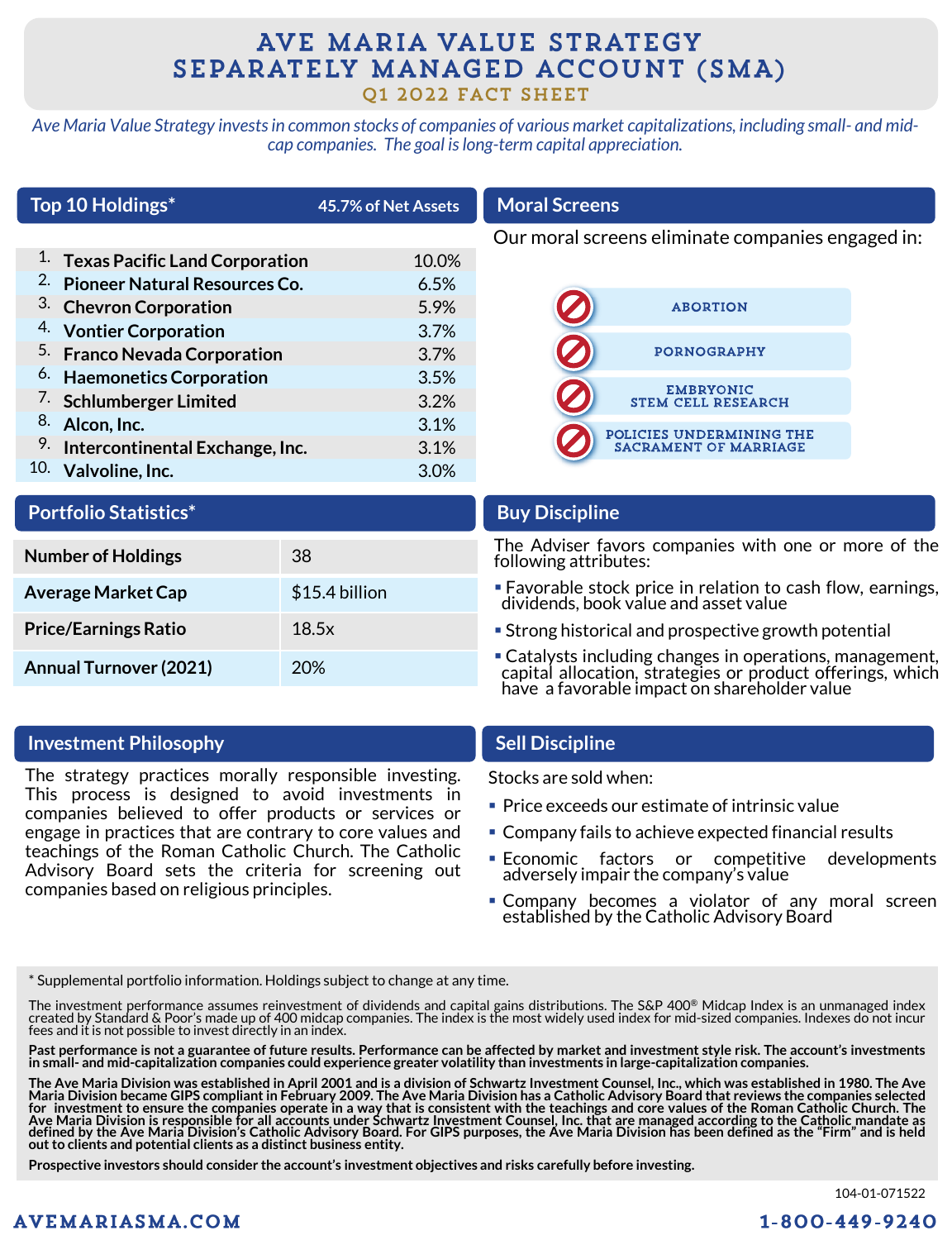

# **AVE MARIA VALUE COMPOSITE**

#### 01 2022 RATES OF RETURN

#### CALENDAR YEAR RATES OF RETURN

|  | Ave Maria Composite Performance |
|--|---------------------------------|
|  |                                 |

| Year  | <b>Gross of</b><br><b>Fees</b> | Net of Fees <sup>1</sup> | Net of Fees <sup>2</sup> | <b>S&amp;P MidCap</b><br>$400^{\circ}$ Index | 3-Year<br><b>Standard</b><br><b>Deviation</b><br><b>Composite</b> | 3-Year<br><b>Standard</b><br><b>Deviation</b><br><b>Benchmark</b> | Number of<br><b>Portfolios</b> | <b>Total</b><br><b>Composite</b><br><b>Assets (USD</b><br>million) | <b>Total Firm Assets</b><br>(USD million) |
|-------|--------------------------------|--------------------------|--------------------------|----------------------------------------------|-------------------------------------------------------------------|-------------------------------------------------------------------|--------------------------------|--------------------------------------------------------------------|-------------------------------------------|
| 2001* | 6.35%                          | 5.30%                    | 6.09%                    | $-0.48%$                                     | na                                                                | na                                                                | < 5                            | 24.6                                                               | 24.6                                      |
| 2002  | $-8.45%$                       | $-9.81%$                 | $-8.80%$                 | $-14.51%$                                    | na                                                                | na                                                                | < 5                            | 61.8                                                               | 61.8                                      |
| 2003  | 37.58%                         | 35.55%                   | 37.07%                   | 35.62%                                       | na                                                                | na                                                                | < 5                            | 145                                                                | 192.3                                     |
| 2004  | 21.90%                         | 20.10%                   | 21.45%                   | 16.48%                                       | 15.25%                                                            | 15.14%                                                            | < 5                            | 248.1                                                              | 338.2                                     |
| 2005  | 7.38%                          | 5.79%                    | 6.98%                    | 12.56%                                       | 11.98%                                                            | 11.67%                                                            | $<$ 5                          | 246.2                                                              | 400                                       |
| 2006  | 15.90%                         | 14.19%                   | 15.46%                   | 10.32%                                       | 9.68%                                                             | 10.34%                                                            | < 5                            | 258                                                                | 437.2                                     |
| 2007  | $-2.58%$                       | $-4.03%$                 | $-2.95%$                 | 7.98%                                        | 10.45%                                                            | 10.52%                                                            | < 5                            | 247.2                                                              | 508.9                                     |
| 2008  | $-35.88%$                      | -36.83%                  | -36.13%                  | $-36.23%$                                    | 19.04%                                                            | 19.29%                                                            | < 5                            | 132.8                                                              | 337.1                                     |
| 2009  | 39.68%                         | 37.60%                   | 39.16%                   | 37.38%                                       | 24.74%                                                            | 23.84%                                                            | < 5                            | 170.6                                                              | 460.5                                     |
| 2010  | 22.37%                         | 20.54%                   | 21.90%                   | 26.64%                                       | 26.43%                                                            | 26.17%                                                            | < 5                            | 187.9                                                              | 573.8                                     |
| 2011  | 0.13%                          | $-1.34%$                 | $-0.25%$                 | $-1.73%$                                     | 22.13%                                                            | 22.16%                                                            | < 5                            | 224.0                                                              | 712.5                                     |
| 2012  | 15.03%                         | 13.34%                   | 14.60%                   | 17.88%                                       | 17.12%                                                            | 18.16%                                                            | < 5                            | 191.1                                                              | 867.5                                     |
| 2013  | 28.06%                         | 26.24%                   | 27.58%                   | 33.50%                                       | 14.48%                                                            | 15.23%                                                            | < 5                            | 246.8                                                              | 1483.4                                    |
| 2014  | 4.20%                          | 2.86%                    | 3.81%                    | 9.77%                                        | 11.13%                                                            | 11.29%                                                            | 5                              | 246.8                                                              | 1672.4                                    |
| 2015  | $-16.69%$                      | $-17.68%$                | $-17.01%$                | $-2.18%$                                     | 11.96%                                                            | 11.86%                                                            | 5                              | 211.9                                                              | 1752.9                                    |
| 2016  | 17.84%                         | 16.44%                   | 17.40%                   | 20.74%                                       | 13.08%                                                            | 12.40%                                                            | 5                              | 224.6                                                              | 1919.1                                    |
| 2017  | 19.14%                         | 17.73%                   | 18.69%                   | 16.24%                                       | 12.10%                                                            | 11.07%                                                            | < 5                            | 249.9                                                              | 2322.6                                    |
| 2018  | -7.66%                         | -8.75%                   | $-8.01%$                 | $-11.08%$                                    | 12.24%                                                            | 13.51%                                                            | < 5                            | 211.5                                                              | 2185.4                                    |
| 2019  | 21.89%                         | 20.52%                   | 21.43%                   | 26.20%                                       | 11.96%                                                            | 14.67%                                                            | < 5                            | 247.7                                                              | 2799.0                                    |
| 2020  | 7.29%                          | 6.16%                    | 6.89%                    | 13.66%                                       | 21.63%                                                            | 23.64%                                                            | < 5                            | 251.2                                                              | 2792.2                                    |
| 2021  | 26.38%                         | 25.15%                   | 25.91%                   | 24.76%                                       | 21.41%                                                            | 22.14%                                                            | < 5                            | 327.9                                                              | 3238.6                                    |

AVERAGE ANNUAL TOTAL RATES OF RETURN (%) FOR PERIODS ENDING 3-31-22

|                              | Year-to-Date | 1 Year | 3 Years <sup>^</sup> | 5 Years <sup>^</sup> | 10 Years <sup>^</sup> | Since<br>Inception <sup>^*</sup> |
|------------------------------|--------------|--------|----------------------|----------------------|-----------------------|----------------------------------|
| Gross of Fees                | 2.12         | 9.64   | 14.07                | 12.31                | 9.47                  | 9.01                             |
| $\blacksquare$ Net of Fees 1 | 1.88         | 8.61   | 12.90                | 11.09                | 8.16                  | 7.55                             |
| $\blacksquare$ Net of Fees 2 | 2.02         | 9.23   | 13.64                | 11.89                | 9.06                  | 8.60                             |
| $\blacksquare$ Index#        | -4.88        | 4.59   | 14.14                | 11.10                | 12.20                 | 9.79                             |

 $^{\circ}$  Annualized  $^*$  Since Inception date is 5-1-2001 <sup>1</sup>Calculated on current annual fee of retail mutual fund. <sup>2</sup> Calculated on an annual model fee of 38 basis points. # Index is represented by the S&P MidCap 400® Index

Performance data quoted represents past performance, which is no guarantee of future results. Current performance may be lower or *higher than what is quoted.* Gross of fees returns are "pure" gross returns and do not reflect the deduction of any transaction costs, advisory fees or expenses. The net of fees returns shown are for the Composite, which have higher fees than the 0.38% management fee charged for this strategy. Call 1-800-449-9240 for the most current month-end performance.

The Ave Maria Division of Schwartz Investment Counsel, Inc. claims compliance with the Global Investment Performance Standards (GIPS®). The Ave Maria Division has been firm-wide verified for the May 1, 2001 (inception) through December 31, **2020 time period. A copy ofthe verification report is available upon request.**

Verification assesses whether (1) the firm has complied with all the composite construction requirements of the GIPS standards on a firm-wide basis and (2) the firm's policies and procedures are designed to calculate and present performance in compliance **with the GIPS standards. Verification does not ensure the accuracy of any specific composite presentation.**

**See accompanying notes on reverse.**